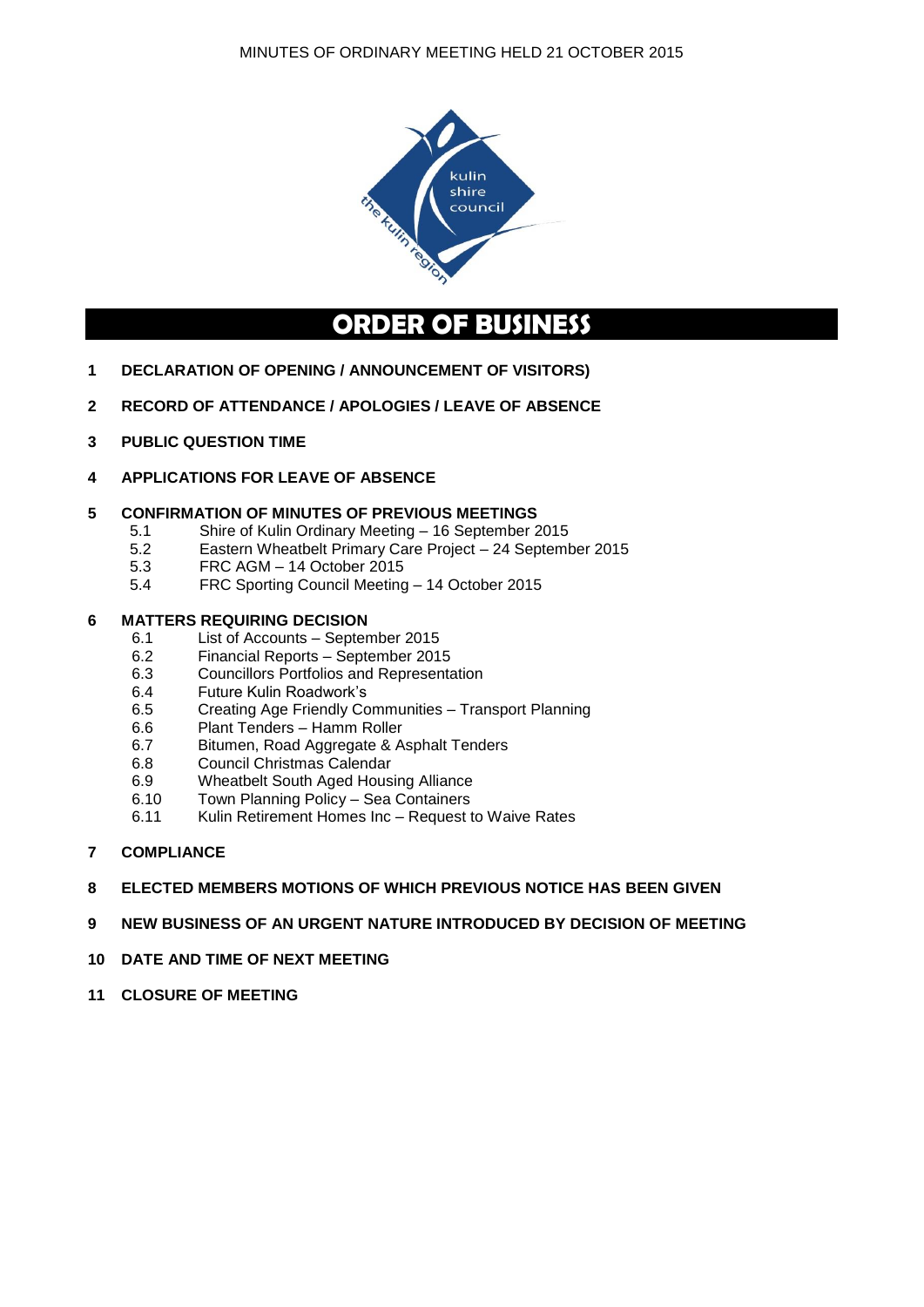## **Minutes of an Ordinary Meeting of Council held in the Freebairn Recreation Centre on Wednesday 21 October 2015 commencing at 10.15am**

## **1. DECLARATION OF OPENING / ANNOUNCEMENT OF VISITORS**

The President of the Shire welcomed all present and declared the meeting opened at 10:15am

## **2. RECORD OF ATTENDANCE/APOLOGIES/LEAVE OF ABSENCE**

| Attendance          |                                |                     |
|---------------------|--------------------------------|---------------------|
| <b>JM Sullivan</b>  | President                      | East Ward           |
| <b>BD</b> West      | Deputy President               | West Ward           |
| <b>RD</b> Duckworth | Councillor                     | West Ward           |
| <b>MJ Ledwith</b>   | Councillor                     | West Ward           |
| <b>BP Taylor</b>    | Councillor                     | <b>Central Ward</b> |
| G Robins            | Councillor                     | Town Ward           |
| <b>HT</b> McInnes   | Councillor                     | <b>Town Ward</b>    |
| R Bowey             | Councillor                     | <b>Town Ward</b>    |
| R O'Brien           | Councillor                     | <b>Central Ward</b> |
| G Hadlow            | <b>Chief Executive Officer</b> |                     |
| C Vandenberg        | Deputy CEO                     |                     |
| M Lucchesi          | Justice of the Peace           |                     |

## **Councillor Declarations**

Mary Lucchesi JP was invited to oversee the signing of the Councillor declarations for recently elected Councillors.

The following members made the declaration as required for newly elected members, Form 7: Bradley Taylor; Barry West; Haydn McInnes James Sullivan and Robbie Bowey.

## **Election of President**

The President Cr Sullivan vacated the chair. The CEO called for nominations for the position of president with nominations received in writing from Cr Sullivan and Cr West. A secret vote was held with the result being 6/3 in favour of Cr West. Cr West was duly elected President for a 2 year term expiring October 2017, and made the declaration, Form 7, before by Mrs Mary Lucchesi JP.

## **Election of Deputy President**

The president Cr West took the chair and called for nominations for the position of Deputy President. As there was only one nomination (in writing) Cr Duckworth was elected Deputy President for a 2 year term expiring October 2017 and made the declaration, Form 7, before Mrs Mary Lucchesi JP.

Prior to taking the chair Cr West thanked and congratulated Cr Sullivan for his immense contribution during his term as president of the Shire of Kulin. All councillors acknowledged Cr Sullivan in the usual manner.

Meeting adjourned 10.30am and recommenced at 3.45pm

## **(Note: between the above times the Monthly Concept Forum was held.)**

| Attendance          |                                |                     |
|---------------------|--------------------------------|---------------------|
| <b>BD</b> West      | President                      | West Ward           |
| <b>RD Duckworth</b> | Deputy President               | <b>Central Ward</b> |
| <b>JM Sullivan</b>  | Councillor                     | East Ward           |
| <b>BP</b> Taylor    | Councillor                     | <b>Central Ward</b> |
| G Robins            | Councillor                     | <b>Town Ward</b>    |
| <b>HT</b> McInnes   | Councillor                     | <b>Town Ward</b>    |
| R Bowey             | Councillor                     | <b>Town Ward</b>    |
| R O'Brien           | Councillor                     | <b>Central Ward</b> |
| G Hadlow            | <b>Chief Executive Officer</b> |                     |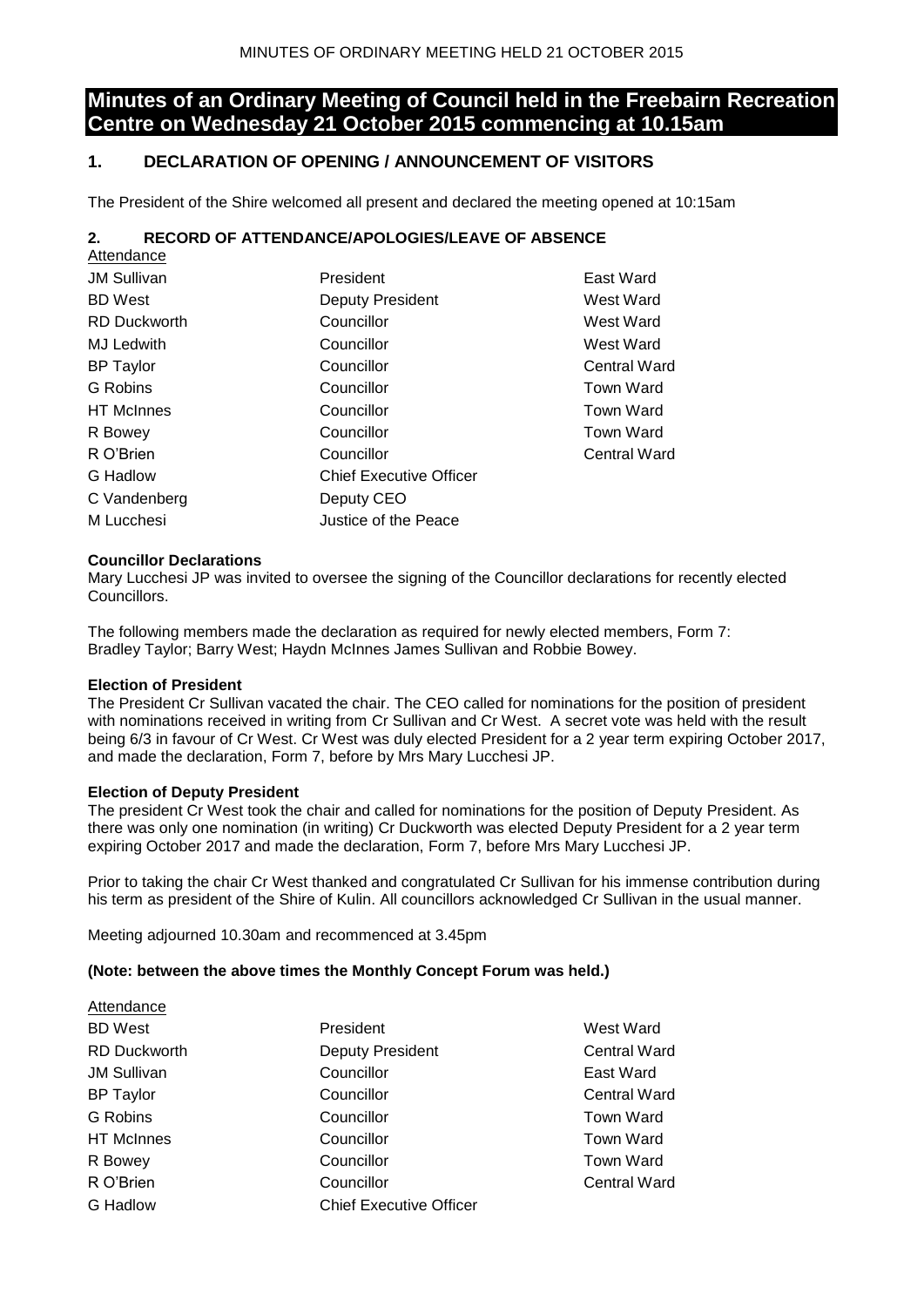| C Vandenberg | Deputy CEO                       |
|--------------|----------------------------------|
| N Thompson   | <b>Executive Support Officer</b> |
| L Hobson     | Manager of Works                 |

## **3. PUBLIC QUESTION TIME**

As there were no members of the public present, there were no questions asked.

## **4. APPLICATIONS FOR LEAVE OF ABSENCE**

Nil

## **5. CONFIRMATION OF MINUTES OF PREVIOUS MEETINGS**

Shire of Kulin Ordinary Meeting – 16 September 2015

**01/1015**

**Moved Cr Bowey Seconded Cr Robins that the minutes of the Ordinary Council Meeting held on 16 September 2015 be confirmed as a true and correct record.**

**Carried 9/0**

Eastern Wheatbelt Primary Care Project – 24 September 2015

**02/1015**

**Moved Cr McInnes Seconded Cr Robins that the minutes of the Eastern Wheatbelt Primary Care Project Meeting held on 24 September 2015 be received.**

**Carried 9/0**

Freebairn Recreation Centre AGM & Sporting Council Meeting – 14 October 2015

**03/1015**

**Moved Cr Duckworth Seconded Cr Robins that the minutes of the Freebairn Recreation Centre AGM held on 14 October 2015 be received.**

**Carried 9/0**

RoeROC Meeting – 24 September 2015

**04/1015 Moved Cr Taylor Seconded Cr O'Brien that the minutes of the RoeROC Meeting held on 14 October 2015 be received.**

**Carried 9/0**

## **6 MATTERS REQUIRING COUNCIL DECISION**

Cr Robins declared an interest in item 6.7 Bitumen, Road Aggregate and Asphalt Tenders and provided the completed declaration form.

## **6.1 List of Accounts - September 2015**

| <b>RESPONSIBLE OFFICER:</b>        | <b>DCEO</b> |
|------------------------------------|-------------|
| FILE REFERENCE:                    | 12.06       |
| <b>AUTHOR:</b>                     | <b>DCEO</b> |
| <b>DISCLOSURE OF INTEREST: Nil</b> |             |

## **SUMMARY:**

Attached is a list of accounts paid during the month of September 2015 for Council's consideration.

**BACKGROUND & COMMENT:** Nil **FINANCIAL IMPLICATIONS:** Nil **STATUTORY AND PLANNING IMPLICATIONS:** Nil **POLICY IMPLICATIONS:** Nil **COMMUNITY CONSULTATION:** Nil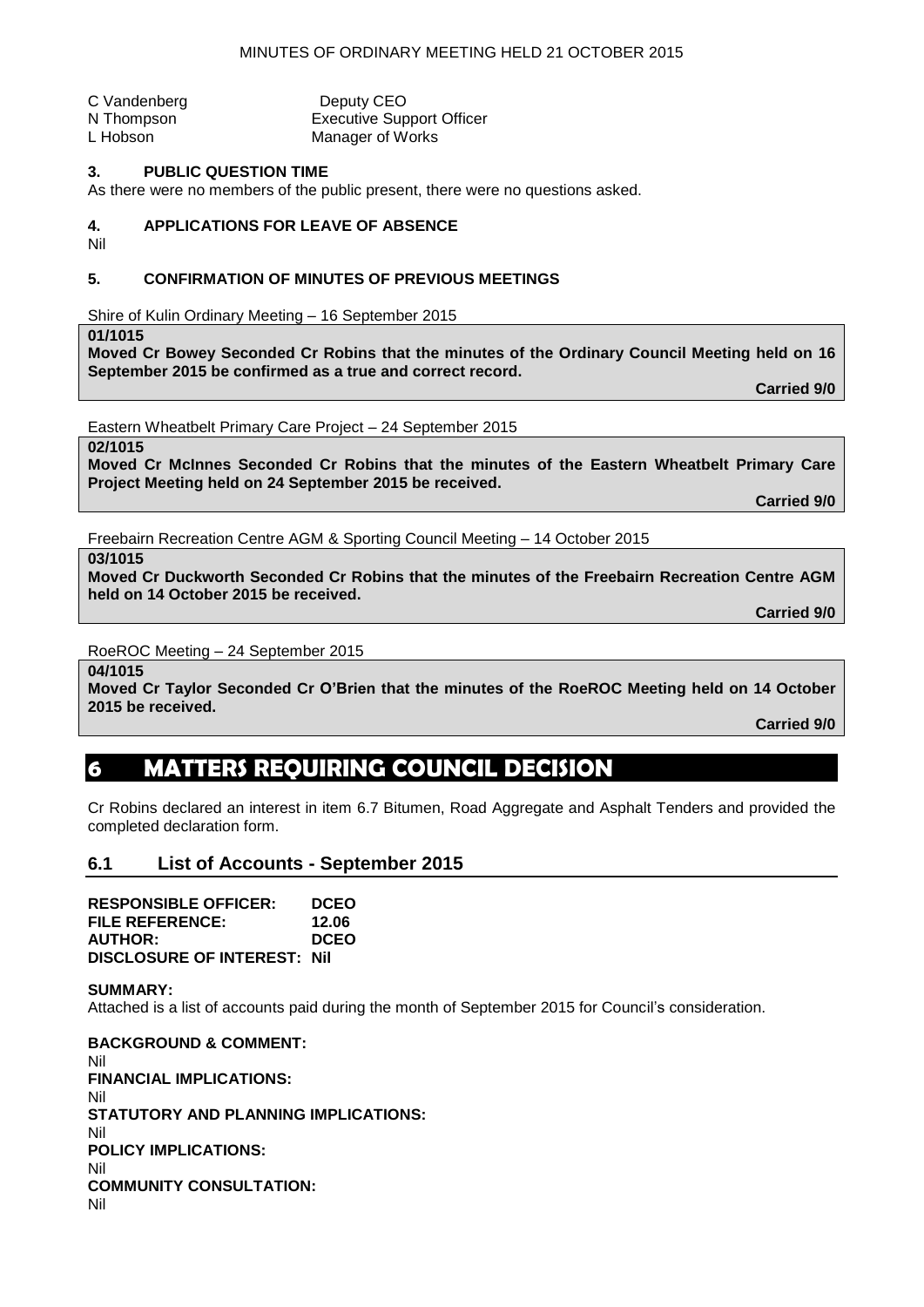## **WORKFORCE IMPLICATIONS:**

Nil

## **OFFICER'S RECOMMENDATION:**

That September payments being cheque No 1709 - 1746 (Bush Races), 311 - 314 (Trust Fund) 36428 - 36451 (Municipal), EFT No's 10248 - 10361 (Municipal), credit card payments, creditor payments, and other vouchers from the Municipal Fund totalling \$693,104.24 be passed for payment.

#### **VOTING REQUIREMENTS:**

Simple majority required.

## **05/1015**

**Moved Cr McInnes Seconded Cr O'Brien that September payment being cheque No 1709 - 1746 (Bush Races), 311 - 314 (Trust Fund) 36428 - 36451 (Municipal), EFT No's 10248 - 10361 (Municipal), credit card payments, creditor payments, and other vouchers from the Municipal Fund totalling \$693,104.24 be passed for payment.**

**Carried 8/0**

## **6.2 Financial Reports September 2015**

| <b>RESPONSIBLE OFFICER:</b>        | <b>DCEO</b> |
|------------------------------------|-------------|
| FILE REFERENCE:                    | 12.01       |
| <b>AUTHOR:</b>                     | <b>DCEO</b> |
| <b>DISCLOSURE OF INTEREST: Nil</b> |             |

## **SUMMARY:**

Attached are the financial reports for the periods ending 30 September 2015.

**BACKGROUND & COMMENT:** Nil **FINANCIAL IMPLICATIONS:** Nil

## **STATUTORY AND PLANNING IMPLICATIONS:**

Regulation 34 of the Local Government (Financial Management) Regulations 1996 requires local governments to prepare each month a statement of financial activity reporting on the revenue and expenditure of funds for the month in question.

**POLICY IMPLICATIONS:** Nil **COMMUNITY CONSULTATION:** Nil **WORKFORCE IMPLICATIONS:** Nil

#### **OFFICER'S RECOMMENDATION:**

That Council endorse the monthly financial statements for the period ending 30 September 2015.

## **VOTING REQUIREMENTS:**

Simple majority required.

## **06/1015**

**Moved Cr Robins Seconded Cr O'Brien that Council endorse the monthly financial statements for the period ending 30 August 2015.**

**Carried 8/0**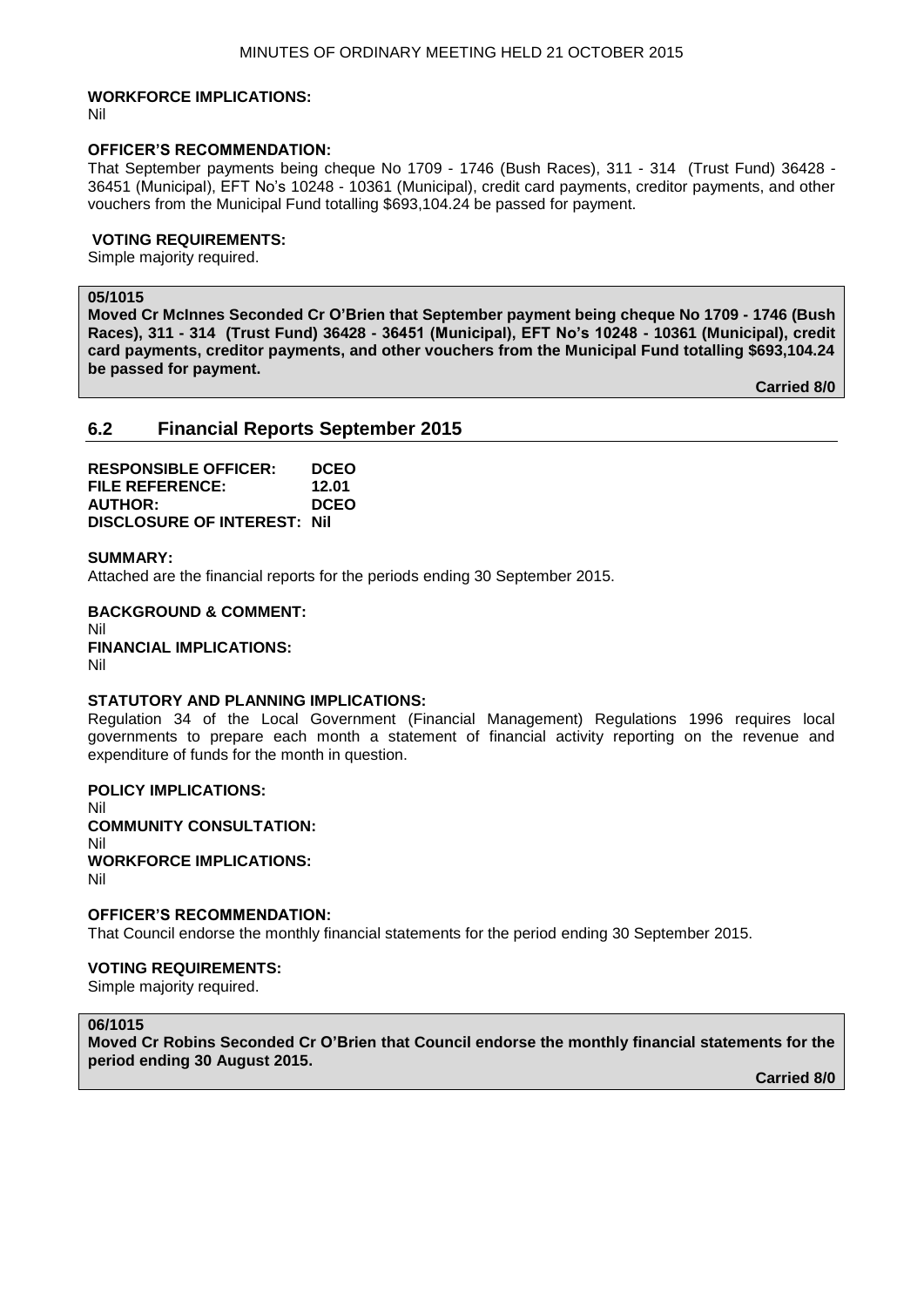## **6.3 Councillors Portfolios and Representation**

| <b>NAME OF APPLICANT:</b>           | CEO   |
|-------------------------------------|-------|
| <b>RESPONSIBLE OFFICER:</b>         | CEO   |
| <b>FILE REFERENCE:</b>              | 13.03 |
| <b>AUTHOR:</b>                      | CEO   |
| <b>DISCLOSURE OF INTEREST: Nill</b> |       |

## **SUMMARY:**

Following the Bi-annual Council elections Council will need to consider Council representation on the various committees and portfolios.

## **BACKGROUND & COMMENT:**

The following is a list of existing representation:

## **Portfolios**

- Roads & Transport (RRG, Transport issues, MRD): Crs Sullivan, West, Ledwith & Robins
- Sport & Recreation (Freebairn Management Committee, Sporting Groups): Cr West
- Health (Hospital, Doctor, Nursing issues etc): Crs Sullivan & O'Brien
- Tourism (Kulin Bush Races, Roe Tourism etc): Cr Sullivan
- Agriculture (APB Zone, Skeleton Weed, Dogger etc): Crs Sullivan & Taylor
- Business Development (Small Business Centre, Business Development, Resource Centre): Crs McInnes & CRC Manager
- Emergency Services (Bush Fire, Ambulance, LEMAC, SES, Emergency Building etc): Crs Duckworth, McInnes & Ledwith
- Townscape, Town Planning, Tidy Towns: Crs McInnes & Robins
- WALGA Central Country Zone delegate: Cr Sullivan

## **Committee Representatives**

- **Freebairn Recreation Centre Cr West**
- Kulin Retirement Homes CEO
- **Kulin Child Care Centre Cr Bowey**
- Kulin Bush Races Cr Bowey
- **Kulin CRC DCEO Pittard**
- Eastern Wheatbelt SBC Cr McInnes
- Audit Committee Full Council

## **FINANCIAL IMPLICATIONS:**

Nil

**STATUTORY AND TOWN PLANNING IMPLICATIONS:** Nil

## **POLICY IMPLICATIONS:**

Nil

## **COMMUNITY CONSULTATION:**

Nil

## **WORKFORCE IMPLICATIONS:**

Nil

## **RECOMMENDATION:**

For Council consideration and adoption.

## **VOTING REQUIREMENTS:**

Simple majority required.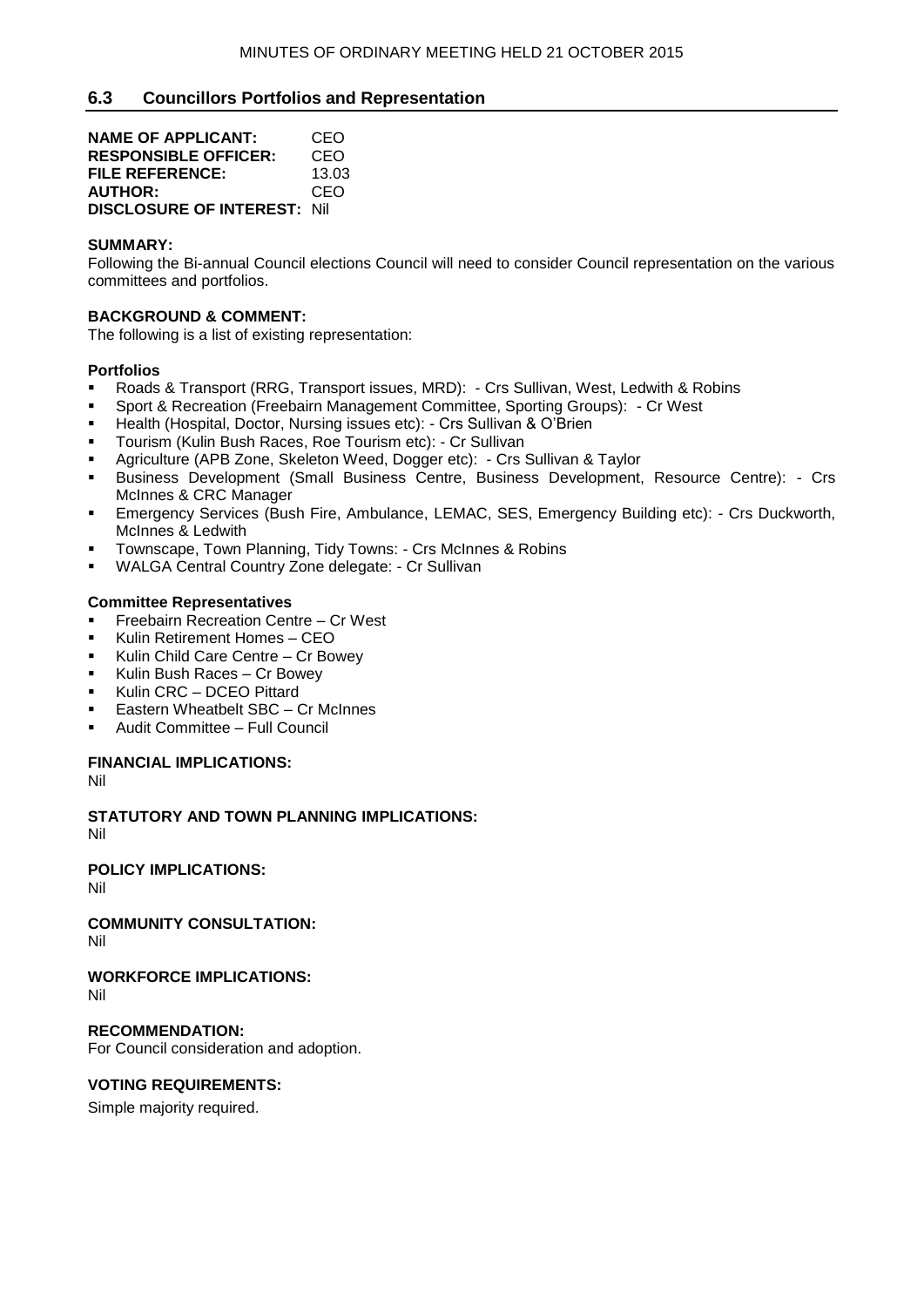## **07/1015**

**Moved Cr Bowey Seconded Cr Robins that Council appoint the following councillors to the various portfolios and committees:**

**Portfolios**

- **Roads & Transport (RRG, Transport issues, MRD): - Crs West, Ledwith, Robins & Duckworth**
- **Sport & Recreation (Freebairn Management Committee, Sporting Groups): - Cr West**
- **Health (Hospital, Doctor, Nursing issues etc): - Crs O'Brien & Bowey**
- **Tourism (Kulin Bush Races, Roe Tourism etc): - Cr Sullivan & Gen Whisson**
- **Agriculture (APB Zone, Skeleton Weed, Dogger etc): - Crs Sullivan & Taylor**
- **Business Development (Small Business Centre, Business Development, Resource Centre): - Crs McInnes, Cr Ledwith & CRC Manager**
- **Emergency Services (Bush Fire, Ambulance, LEMAC, SES, Emergency Building etc): - Crs Duckworth, McInnes & Ledwith**
- **Townscape, Town Planning, Tidy Towns: - Crs McInnes & Robins**
- **WALGA Central Country Zone delegate: - Cr Sullivan**

**Committee Representatives**

- **Freebairn Recreation Centre – Cr West**
- **Kulin Retirement Homes – CEO**
- **Kulin Child Care Centre – Cr Bowey**
- **Kulin Bush Races – Cr Bowey**
- **Kulin CRC – DCEO & Cr Ledwith**
- **Audit Committee – Full Council (now need to meet quarterly)**

**Carried 8/0**

## **6.4 Future Kulin Roadwork's**

| <b>NAME OF APPLICANT:</b>           | CEO   |
|-------------------------------------|-------|
| <b>RESPONSIBLE OFFICER:</b>         | CEO   |
| FILE REFERENCE:                     | 28.04 |
| <b>AUTHOR:</b>                      | CEO   |
| <b>DISCLOSURE OF INTEREST: Nill</b> |       |

## **SUMMARY:**

In 2012 I wrote to the then Minister for Transport (copy attached) seeking a commitment from the Government on funding for the various Kulin town road realignments previously discussed and endorsed by Council. I do not know the reason (it may be to do with our recent Black Spot application for the airstrip intersection) or may be due to constant dialogue with Main Roads on the whole issue. Regardless I had a visit from Michael Chin, Asset Manager – Planning, last month and he has obviously brought the matter of road alignments back on the agenda.

## **BACKGROUND & COMMENT**

I have attached a number of attachments for council information:

- a copy of an email received from Michael which I must admit I found hard to understand in places.
- a copy of an email and map showing proposed freight routes (pink arrows).
- photo A, one of the original designs submitted and endorsed in principle by Council.

- photo B & C, is probably the best we can hope for bearing in mind that if we bring the road in from the Kondinin Rd where indicated it will have a large effect on what we are trying to do with the proposed construction of chalets on the reserve land earmarked for this purpose.

- photo D, shows what Michael believes is the most suitable option for the Airstrip intersection. What is suggested is that the entry for vehicles coming from the east be one way (1) and the exit for vehicles travelling west along Jilakin St (2) be one way. The comment from Michael is that the camber of the road will be very restrictive if the point at 2 is two way.

In view of the above I have invited Michael to attend today's Council Concept Forum meeting at 10.30am to discuss the various options and where to from here. This will allow sufficient time for councillors to make the necessary declarations and the elections of President and Deputy President.

## **FINANCIAL IMPLICATIONS**

Nil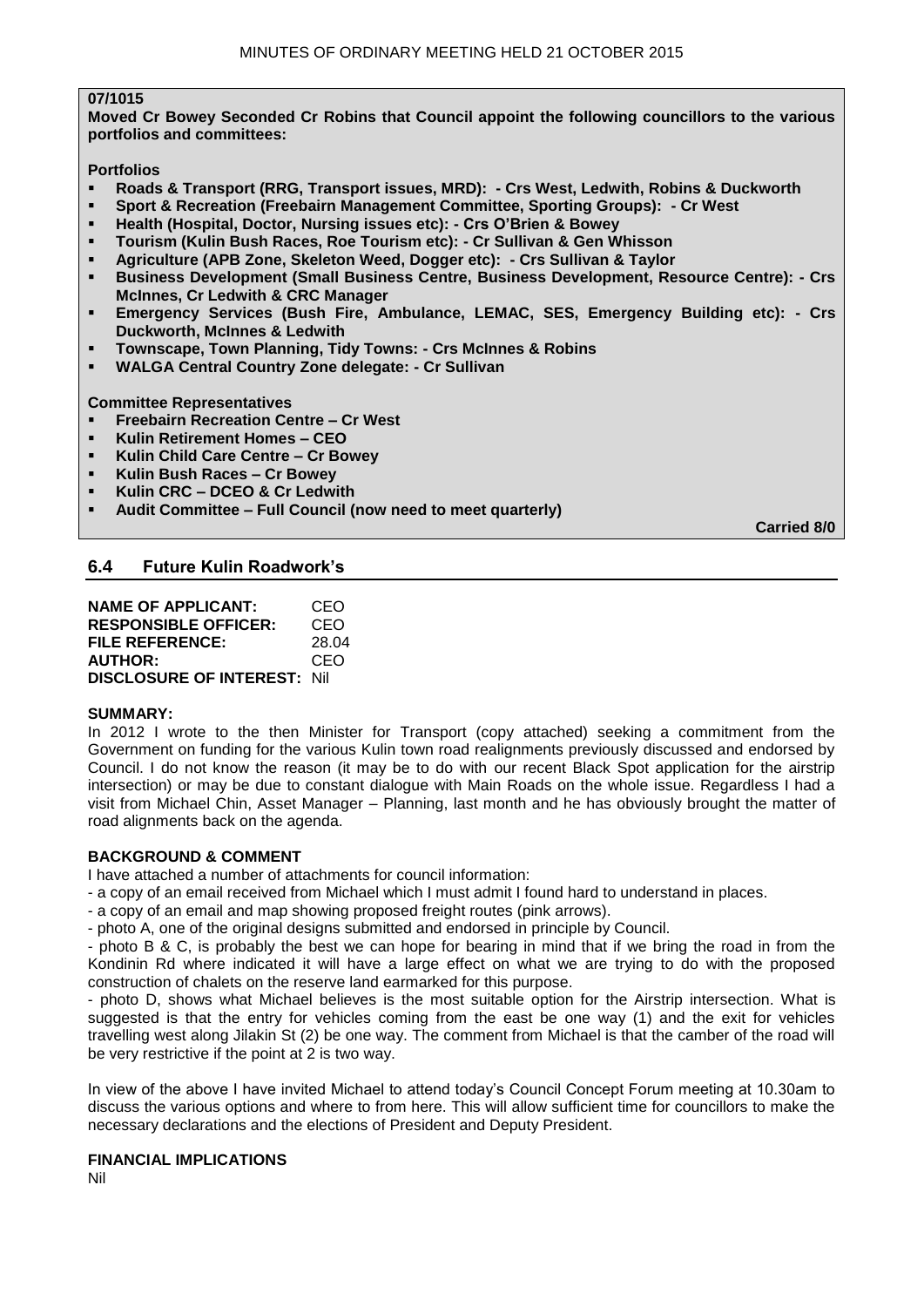#### **STATUTORY AND TOWN PLANNING IMPLICATIONS** Nil

## **POLICY IMPLICATIONS:**

Nil

**COMMUNITY CONSULTATION:** Nil

**WORKFORCE IMPLICATIONS:** Nil

#### **RECOMMENDATION**

No recommendation provided until following presentation by Mr Chin.

## **VOTING REQUIREMENTS**

Simple majority required

Michael Chin, Main Roads WA, met with Council during the concept forum at 10.35 to discuss the various options available to Council.

## **08/1015**

**Moved Cr Duckworth Seconded Cr Robins that CEO prepare an agenda item for the November Meeting based on the information presented and discussed with Michael chin during Concept Forum earlier today.**

**Carried 8/0**

## **6.5 Creating Age Friendly Communities – Transport Planning**

| <b>NAME OF APPLICANT:</b>           | CEO  |
|-------------------------------------|------|
| <b>RESPONSIBLE OFFICER:</b>         | CEO  |
| FILE REFERENCE:                     | 2.13 |
| <b>AUTHOR:</b>                      | CEO  |
| <b>DISCLOSURE OF INTEREST: Nill</b> |      |

## **SUMMARY:**

On Tuesday 13 October a brief meeting was held with the Wheatbelt Development Commission (WDC) to discuss the idea of a pilot transport project, specifically identified for the aged. Lauren Clarke and Elise Woods (WDC) and Mark Hook (Wickepin), John Read (Kondinin) and I were in attendance.

## **BACKGROUND & COMMENT**

The WDC has invited the Shires of Kulin, Kondinin and Wickepin to participate as one of the pilot projects (there are to be 3 in the Wheatbelt with total funding of \$140,000) which would essentially mean that the Kondinin community bus would leave Kondinin on say one day a week, picking up people in Kulin and Wickepin on the way to Narrogin and returning once the day's activities have been competed, times to be somewhere in the region of depart Kondinin 8.30am and leave Narrogin at around 3pm.

At this stage there are still plenty of answers to be provided and include:

- Whether the pilot funds will allow the driver of the bus to be paid.
- Whether there will be a charge for passengers and how much. The general consensus is that there should be a charge of somewhere in the region of \$5 per head.
- What is the potential impact on local shopping? The WDC believes that this will need to be monitored by each community with some sort of restriction placed on what can be brought back from Narrogin.
- How will such a service affect the Kondinin Medical service?
- What will be the future of the scheme at the end of the 6 months trial period?
- How will the most suitable day be determined, who will take bookings etc.

I have attached a copy of the handouts that were distributed at the above meeting which provides a little more detail on what the project is all about.

Following the meeting WDC will be coming back with additional information that will allow us to inform the community on the pilot project and how it will operate.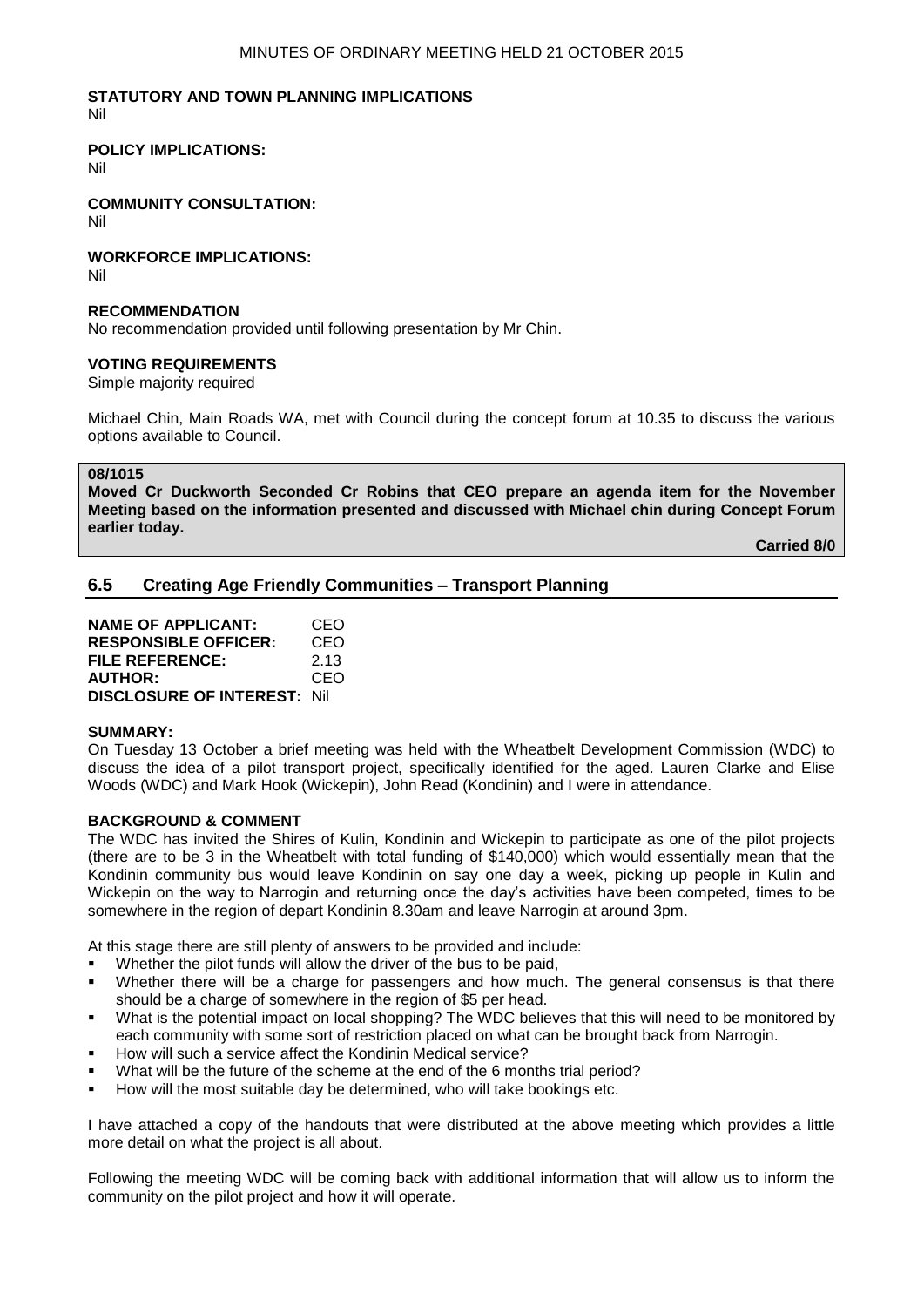## **FINANCIAL IMPLICATIONS**

Nil

**STATUTORY AND TOWN PLANNING IMPLICATIONS** Nil

#### **POLICY IMPLICATIONS:**

Nil

#### **COMMUNITY CONSULTATION:**

WDC are to provide further information and details on the pilot to enable each of the communities to publicise the project within our communities.

## **WORKFORCE IMPLICATIONS:**

Nil

## **RECOMMENDATION**

That Council support in principle the Aged Transport Pilot Project and that Kulin agree to be a participant, providing the interests of our local businesses are in no way compromised, once final details are known.

## **VOTING REQUIREMENTS**

Simple majority required

#### **09/1015**

**Moved Cr Duckworth Seconded Cr Taylor that Council support in principle the Aged Transport Pilot Project and that Kulin agree to be a participant, providing the interests of our local businesses are in no way compromised, once final details are known.**

**Carried 7/1**

## **6.6 Plant Tenders – Hamm Roller**

| <b>NAME OF APPLICANT:</b>           | CEO   |
|-------------------------------------|-------|
| <b>RESPONSIBLE OFFICER:</b>         | CEO   |
| FILE REFERENCE:                     | 23.05 |
| <b>AUTHOR:</b>                      | CEO   |
| <b>DISCLOSURE OF INTEREST: Nill</b> |       |

#### **SUMMARY:**

I have become aware that there are some unused (new) 2012 Steel Drum rollers in Perth that were purchased by a company a few years ago due to the good price they were able to acquire the machines for at the time. It is my understanding that the machines are still available for purchase.

## **BACKGROUND & COMMENT**

At the time of preparation of the agenda I am waiting for details on the machines, including pricing, applicable warranty and whether the company concerned will accept our trade vehicle. Once these details have been provided I will present the information to Council on whether any particular machine is worth purchasing.

Should we decide not to proceed along these lines then we will need to go through the normal tender process for the replacement of our Hamm Steel drum roller as per our budget allocation.

## **FINANCIAL IMPLICATIONS**

Council has provided for a changeover price of \$140,000 in the 2015/16 budget.

## **STATUTORY AND TOWN PLANNING IMPLICATIONS**

Should Council wish to proceed with purchase of the 2012 machines then in my view we do not need to go to tender as per the Local Government (Functions & General) Regs 1996:

## *11. When tenders have to be publicly invited*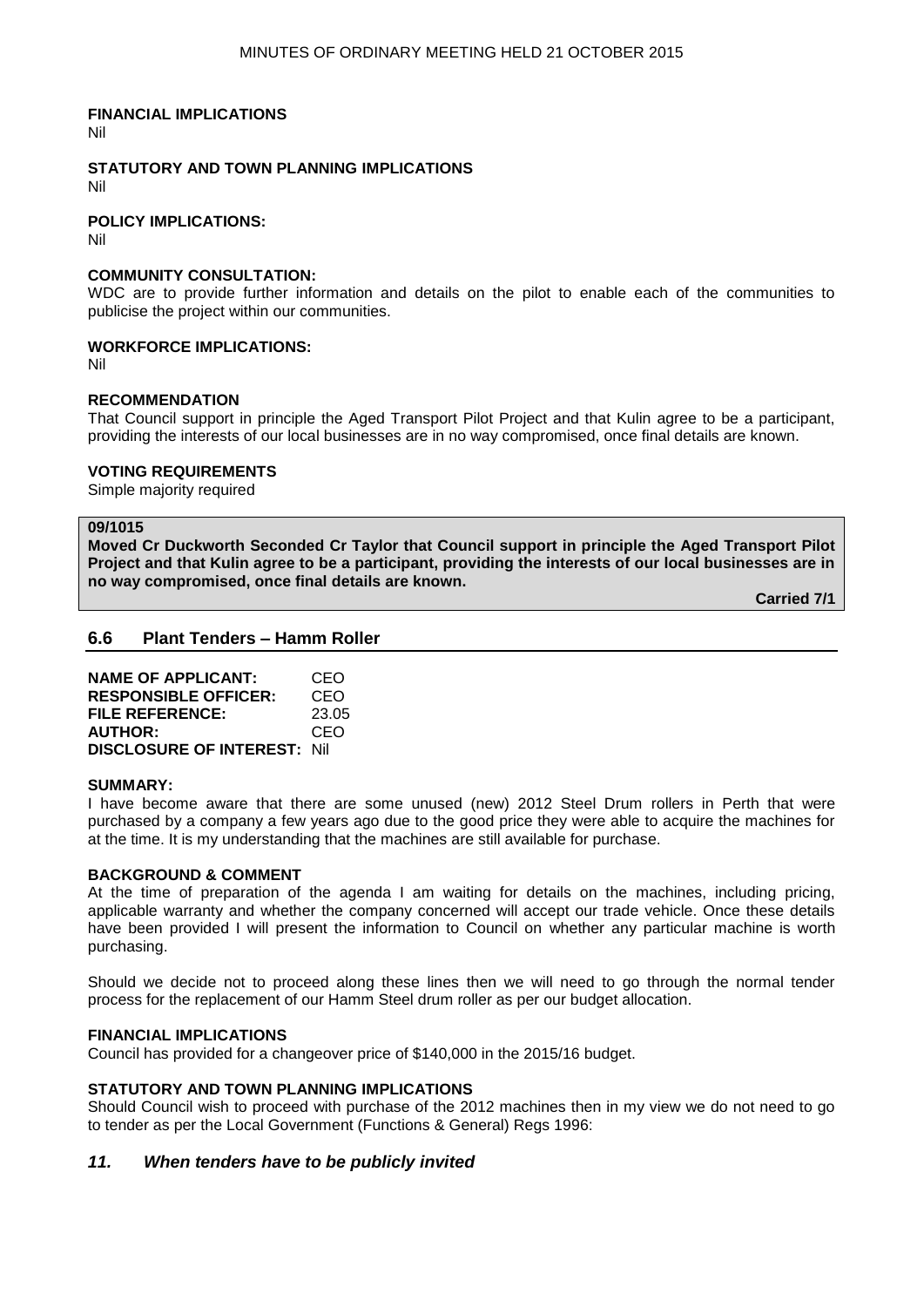## MINUTES OF ORDINARY MEETING HELD 21 OCTOBER 2015

- *(1) Tenders are to be publicly invited according to the requirements of this Division before a local government enters into a contract for another person to supply goods or services if the consideration under the contract is, or is expected to be, more, or worth more, than \$150 000 unless subregulation (2) states otherwise.*
- *(2) Tenders do not have to be publicly invited according to the requirements of this Division if —*
	- *(a) the supply of the goods or services is to be obtained from expenditure authorised in an emergency under section 6.8(1)(c) of the Act; or*

*………………………………..*

*(f) the local government has good reason to believe that, because of the unique nature of the goods or services required or for any other reason, it is unlikely that there is more than one potential supplier; or*

*etc etc etc.*

## **POLICY IMPLICATIONS:**

Nil

## **COMMUNITY CONSULTATION:**

Nil

## **WORKFORCE IMPLICATIONS:**

Nil

## **RECOMMENDATION**

To be formulated once the necessary details have been received.

## **VOTING REQUIREMENTS**

Simple majority required

## **10/1015**

**Moved Cr Taylor Seconded Cr Robins that Council, subject to consultation with the Mechanic and Works Manager, defer the purchase of a Hamm Steel roller, as included in the 2015/16 budget documents, and that the budgeted funds be transferred to the Plant Reserve for its replacement in due course.**

**Further that if consultation with the mechanic and Works Manager warrant the Hamm roller replacement immediately then council proceed with the purchase of the 2012 18 tonne machine offered by the Wirten Group as per pricing received.**

**Carried 8/0**

**Cr Robins declared an interest in Item 6.7 and left the meeting at 5.06pm**

## **6.7 Bitumen, Road Aggregate & Asphalt Tenders**

| <b>NAME OF APPLICANT:</b>           | CEO   |
|-------------------------------------|-------|
| <b>RESPONSIBLE OFFICER:</b>         | CEO   |
| FILE REFERENCE:                     | 23.05 |
| <b>AUTHOR:</b>                      | CEO   |
| <b>DISCLOSURE OF INTEREST: Nill</b> |       |

## **SUMMARY:**

Tenders have been invited for the supply of Councils Bitumen, Road aggregate and Asphalt requirements for the 2015/16 financial year. Tenders closed on Wed 14 October and a list of tenders received is attached.

## **BACKGROUND & COMMENT**

I have not had the opportunity to contact referees before sending out the agenda so will formulate a recommendation and email out in due course.

## **FINANCIAL IMPLICATIONS**

In accordance with Councils 2015/16 adopted budget.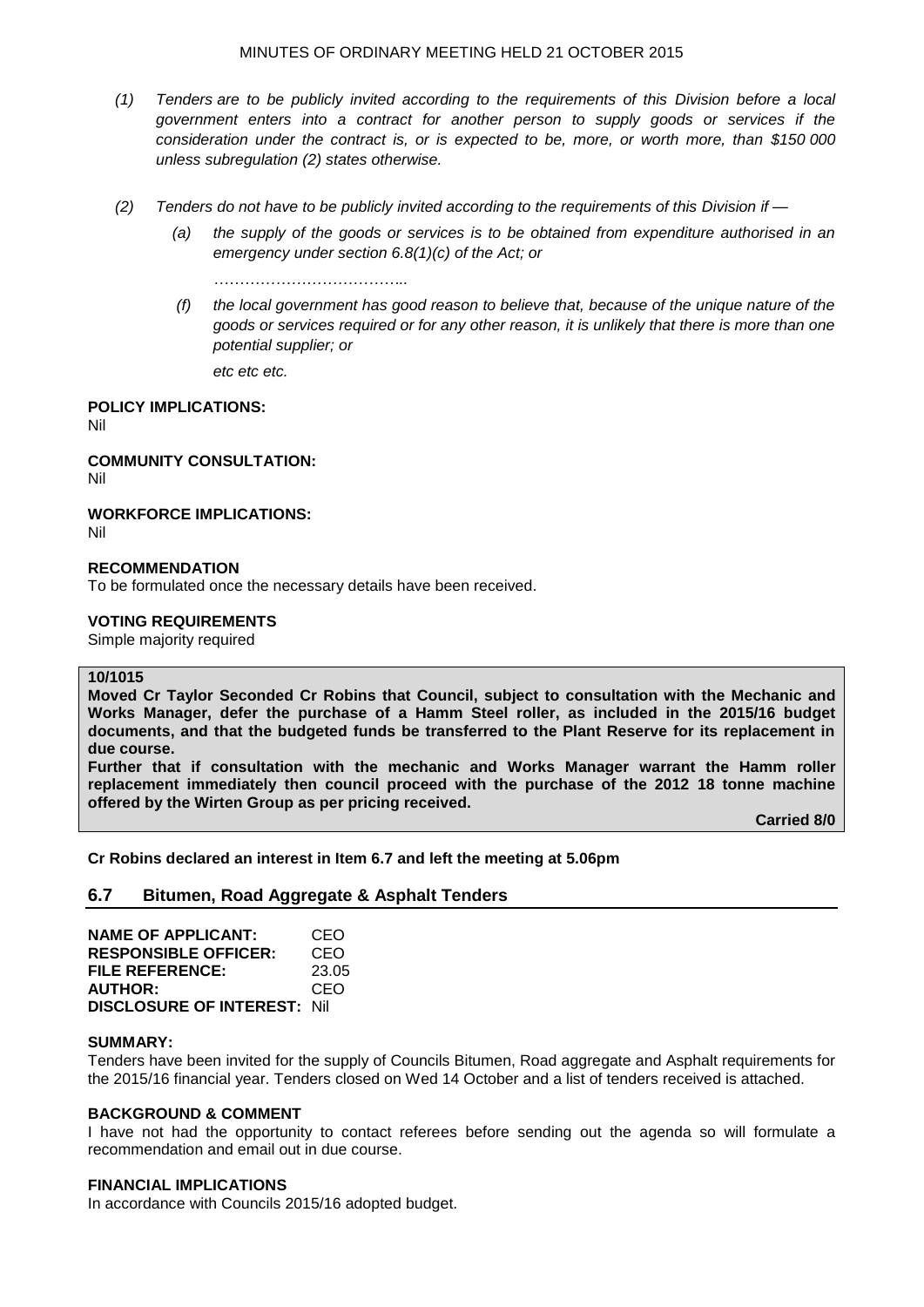## **STATUTORY AND TOWN PLANNING IMPLICATIONS**

Tenders required to be called under the Local Government (Functions & General) Regs 1996.

**POLICY IMPLICATIONS:**

Nil

**COMMUNITY CONSULTATION:**

Nil

**WORKFORCE IMPLICATIONS:**

Nil

## **RECOMMENDATION**

To be formulated and provided to Councillors prior to the meeting.

## **VOTING REQUIREMENTS**

Simple majority required

## **11/1015**

**Moved Cr Duckworth Seconded Cr Taylor that Council accept the Asphalt Tender from Downer for a total cost of \$124,182.**

**Carried 8/0**

## **12/1015**

**Moved Cr McInnes Seconded Cr O'Brien that Council accept the Bitumen Tender from Bitutek for a total cost of \$265,743.**

**Carried 8/0**

## **13/1015**

**Moved Cr O'Brien Seconded Cr Bowey that Council accept the tender from Castle Equipment to supply Aggregate, and the tender from Kulin Transport to freight the aggregate for a total cost of \$158,580.98.**

**Carried 8/0**

**Cr Robins returned to the Meeting at 5.15pm**

## **6.8 Council Christmas Calendar**

| <b>NAME OF APPLICANT:</b>           | CEO   |
|-------------------------------------|-------|
| <b>RESPONSIBLE OFFICER:</b>         | CEO   |
| <b>FILE REFERENCE:</b>              | 22.04 |
| <b>AUTHOR:</b>                      | CEO   |
| <b>DISCLOSURE OF INTEREST: Nill</b> |       |

## **SUMMARY:**

As in past years I seek Council endorsement to close the Shire Office over the Christmas/New Year break, the period of time dependant on the number of staff available and where we are at with the Office relocations plans. At this stage I am still fairly confident that we will be in a position to commence moving and this period will provide an ideal time to make the shift. Dates will be confirmed in due course.

## **BACKGROUND & COMMENT**

I also wish to advise Council of a program of Christmas activities this year.

Monthly Council Meeting – Wednesday 16 December 2015.

Staff Christmas function at Rec Centre – Friday 18 December 2015. Note we are unable to hold this event following the Wednesday Council meeting as the School have their annual windup function booked on that night.

Outside staff Christmas function at depot – Tuesday 22 December 2015.

## **FINANCIAL IMPLICATIONS**

Nil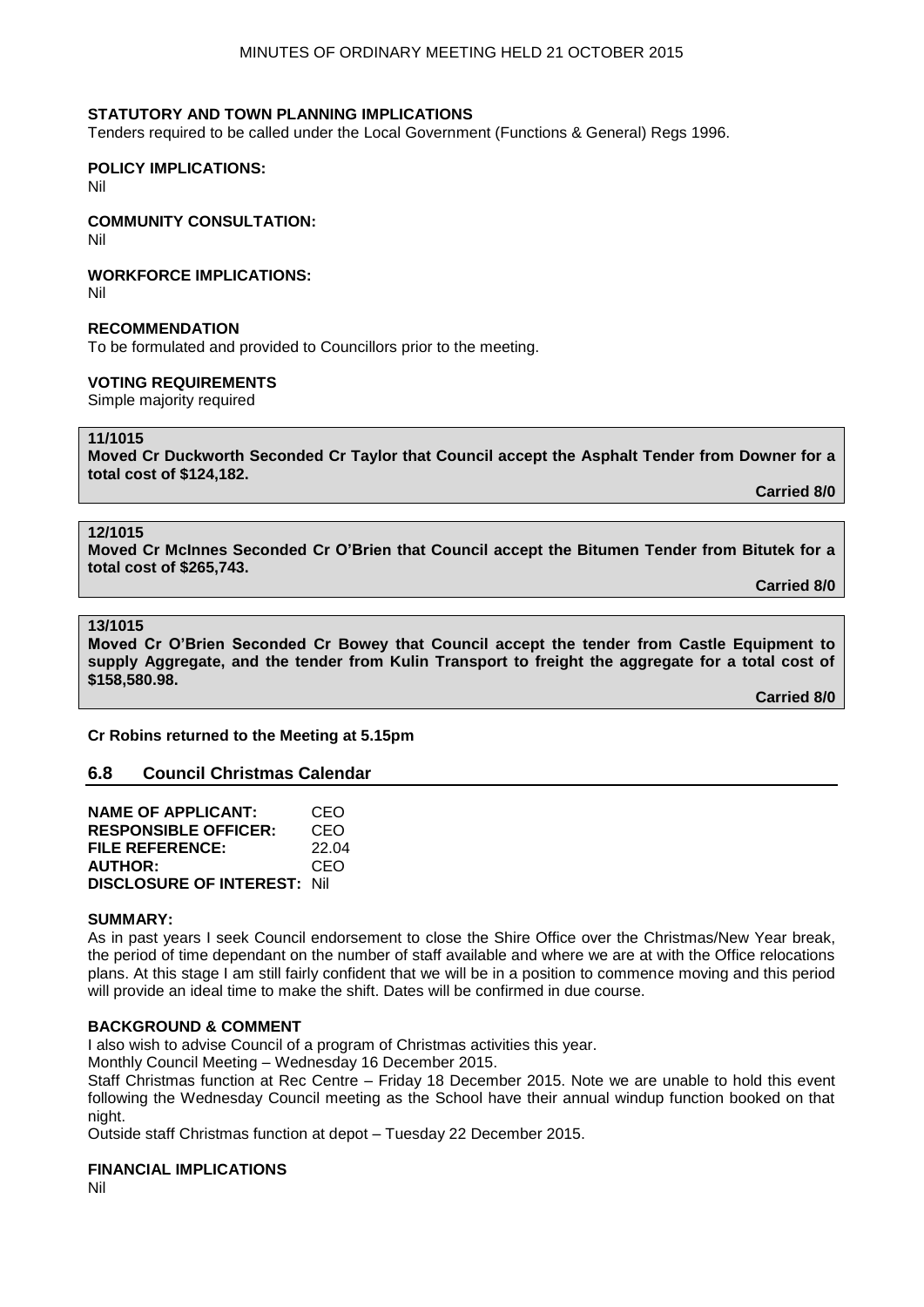#### **STATUTORY AND TOWN PLANNING IMPLICATIONS** Nil

**POLICY IMPLICATIONS:**

Nil

**COMMUNITY CONSULTATION:** Nil

**WORKFORCE IMPLICATIONS:** Nil

#### **RECOMMENDATION**

For Council information and endorsement.

## **VOTING REQUIREMENTS**

Simple majority required

## **14/1015**

**Moved Cr Robins Seconded Cr McInnes that December Council Meeting be changed to Friday 18 December with the Christmas function to follow later that evening.**

**Carried 8/0**

## **6.9 Wheatbelt South Aged Housing Alliance**

| <b>NAME OF APPLICANT:</b>           | CEO   |
|-------------------------------------|-------|
| <b>RESPONSIBLE OFFICER:</b>         | CEO   |
| FILE REFERENCE:                     | 02.10 |
| <b>AUTHOR:</b>                      | CEO   |
| <b>DISCLOSURE OF INTEREST: Nill</b> |       |

#### **SUMMARY:**

The Wheatbelt Development Commission, in conjunction with the Shires of Wickepin, Corrigin, Narrogin, Cuballing and the Town of Narrogin, some time ago formed an informal committee to look into options regarding the provision of Aged Housing in the region. Subsequently the Shires of Kulin, Kondinin and Wandering were invited to join the group and I attended a meeting in Wickepin on 29<sup>th</sup> September 2015 for this purpose (copy of minutes attached).

## **BACKGROUND & COMMENT**

Geoff McKeown, CEO, Shire of Narrogin, has provided the following agenda template for our information:

"Council is asked to consider joining with other local government in the Wheatbelt South Region to progress a project that has the aim of constructing dedicated aged persons independent living units in the separate communities.

A number of local governments in this region have been meeting over the last few months to explore the possibility of forming an alliance to attract external funding. This approach is modelled on the successful Lakes & 4WD Well-Aged Persons Housing Project that has seen aged persons independent living units built in a number of towns.

## *Comments*

Before this project can be progressed further, the interested local governments need to commit to a Memorandum of Understanding (MoU) that outlines the objectives of the group, the nature of the collaboration and the responsibilities of the members.

A copy of the draft MoU is presented as an attachment to this report. The potential members are the Shires of Corrigin, Cuballing, Kondinin, Kulin, Narembeen, Narrogin, Wandering, Wickepin and the Town of Narrogin. The MoU establishes the Wheatbelt South Aged Housing Alliance ("the Alliance") with the following objectives:

- Identify the current level of aged housing in the Alliance.
- Identify the current and future needs of aged housing for the Alliance.
- Establish the cost to meet the aged housing needs for the various communities in the Alliance.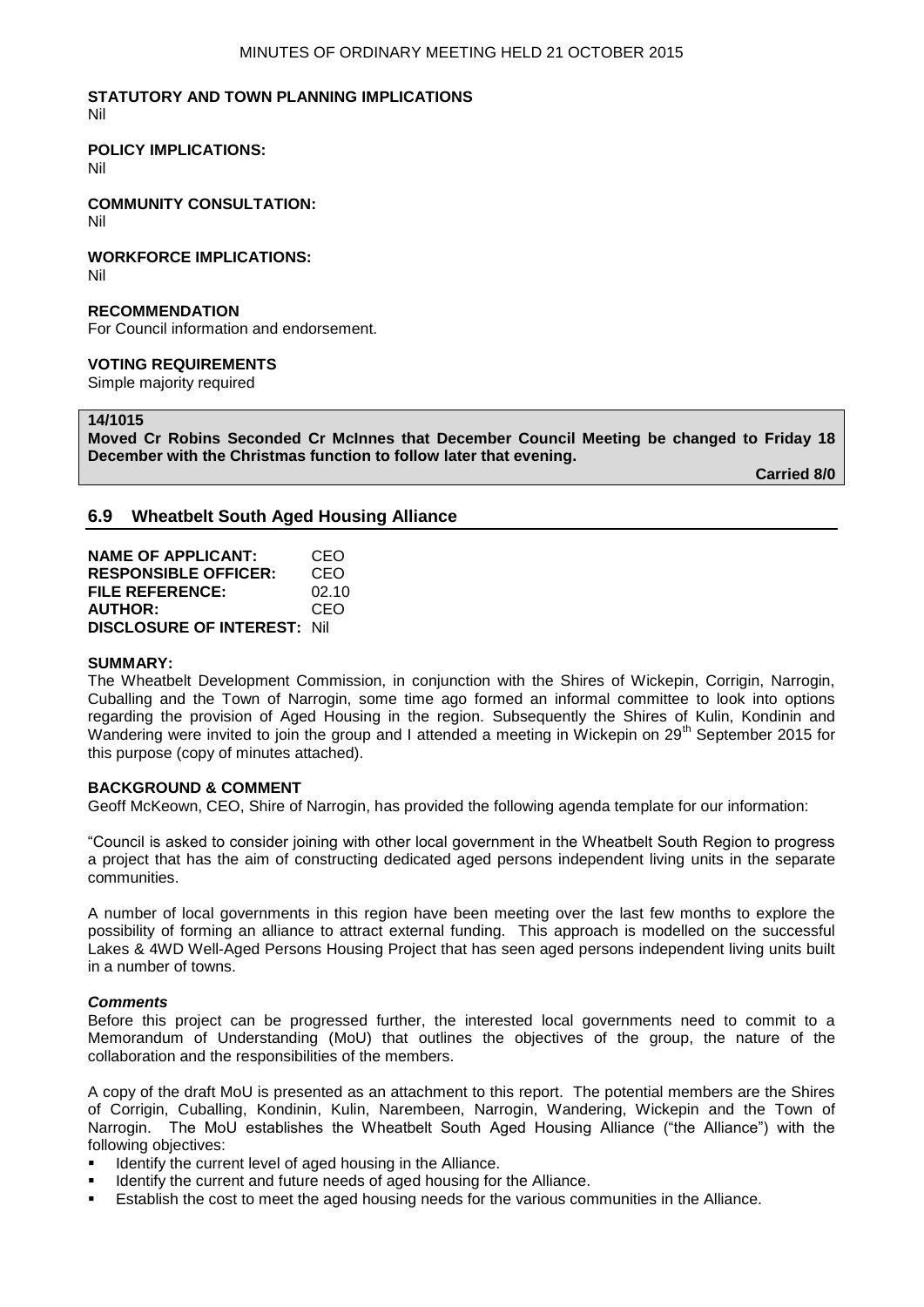- Identify opportunities to work with third party providers (e.g. Narrogin Cottage Homes Inc., Corrigin Senior Citizens, etc.)
- Identify the priority aged housing needs in the Alliance.
- Develop a long-term funding model for the project, with funding secured from State and Federal programs, for the purposes of constructing dedicated aged persons independent living units across the region.
- Construct housing units across local governments dedicated to aged people (i.e. independent aged people who are well enough to care for themselves, but need to be in downsized accommodation located centrally in a community and close to all necessary services i.e. doctor, shops, etc.).

The Shire of Wickepin has agreed to be the lead agency for the Alliance and has nominated a Project Coordinator. With input from the members, a business case will be developed for an Aged Housing Project that will be used to attract funding from State and Federal programs.

The benefits that can flow from a collaborative approach to aged housing include:

- Retain retiree population in the local community;
- Provide age appropriate housing options;
- Provide economic benefits to local community and region; and
- Provide social benefits to local communities and region.

It is expected that if funding is sourced for the Alliance it will be utilised in stages, recognising that each community is at different points in developing aged housing. Over the term of the MoU and the project development, the individual members will need to meet the following obligations:

- Day to day project management of the project (including, but not limited to, all planning, engaging suitably qualified consultants e.g.: surveyors, architects, draftspersons, calling for tenders and the overall supervision of construction of the units in their respective local government – as detailed in the respective Business Plans).
- Local financial record keeping to enable financial recouping of costs incurred relevant to the project provision of expenditure statements with supporting documentation to the Lead Agency.
- Updates on progress to be provided at the Alliance meetings will be provided by each partner organisations to assist the Lead Agency with funding body reporting as required.
- Ensuring that the units once built, feature on the respective Asset Management Plan, or are provided for in the Third Party Provider Asset Management Plan (i.e. Narrogin Cottage Homes Inc.).
- Partner organisations will be responsible for an equal cash contribution to any costs incurred by the Lead Agency in the overall project management/financial management for the regional alliance project, as agreed.

It is important that the Alliance has sufficient funds to operate as costs will be incurred in the development of the business case. At a recent meeting of local governments interested in forming the Alliance it was recommended that each member contribute \$3,500 as seed funding to the Lead Agency, being the Shire of Wickepin. This guarantees the continuation of the project and hopefully to a successful outcome in sourcing external funding.

## **FINANCIAL IMPLICATIONS:**

Providing a contribution of \$3,500 as seed funding to the Alliance. We have allowed an allocation of \$10,000 in the budget for RoeROC projects so funds can be used from this source. This is a separate allocation to the \$5000 allocated under the Community Aged Care Program for the aged friendlies community plan.

## **STATUTORY AND TOWN PLANNING IMPLICATIONS**

## Nil

## **POLICY IMPLICATIONS:**

Working cooperatively on a regional basis to deliver aged housing is advantageous. The project has outcomes that meet the strategic direction for local governments in the Wheatbelt South Region.

## **COMMUNITY CONSULTATION:**

Nil

## **WORKFORCE IMPLICATIONS:**

Nil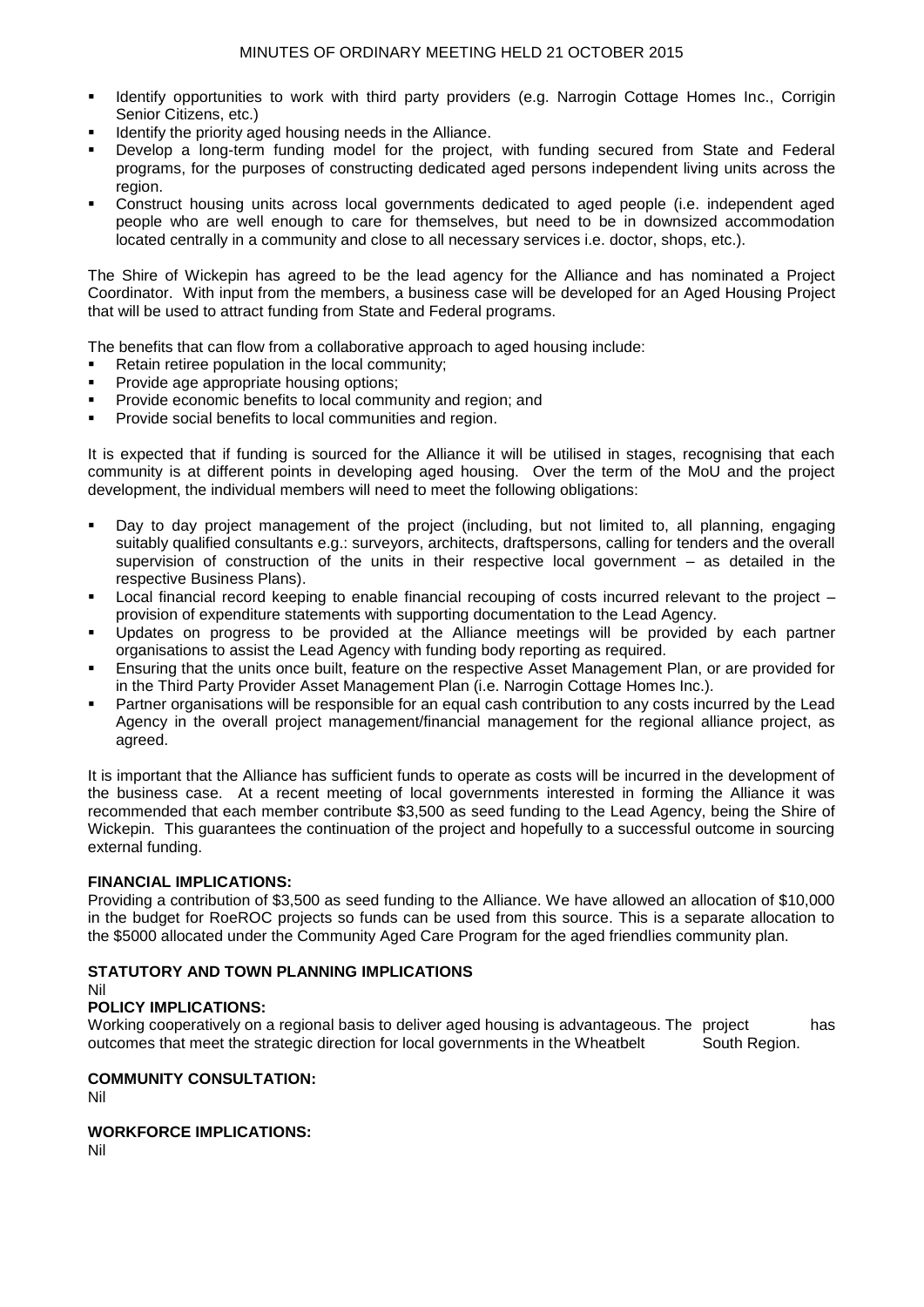## **RECOMMENDATION:**

That Council:

- supports a regional approach to construct dedicated aged persons independent living units;
- agrees to enter into a Memorandum of Understanding to establish the Wheatbelt South Aged Housing Alliance; and
- agrees to contribute \$3,500 as seed funding to the Alliance for development of a Business Plan to attract State and/or Federal funding to construct aged persons independent living unit in the various communities.

#### **VOTING REQUIREMENTS**

Simple majority required

## **15/1015**

**Moved Cr Bowey Seconded Cr Taylor that Council:-**

- **- support a regional approach to construct dedicated aged persons independent living units;**
- **- agrees to enter into a Memorandum of Understanding to establish the Wheatbelt South Aged Housing Alliance; and**
- **- agrees to contribute \$3,500 as seed funding to the Alliance for development of a Business Plan to Attract State and/or Federal funding to construct aged persons independent living unit in the various communities.**

**Carried 8/0**

## **6.10 Town Planning Policy – Sea Containers**

**NAME OF APPLICANT:** CEO **RESPONSIBLE OFFICER:** CEO **FILE REFERENCE:** 18.05 **AUTHOR:** CEO **DISCLOSURE OF INTEREST:** Nil

#### **SUMMARY:**

In July 2015 Council requested that our current Town Planning Policy No 7 "Use of Sea Containers and other similar Transportable Structures" be reviewed.

## **BACKGROUND & COMMENT**

I have viewed a number of policies other councils have adopted and have attached a copy of the Shire of Cunderdin's, with the appropriate amendments, for consideration.

I have attempted to make the necessary changes to reflect Councils views on this matter. If adopted the new policy will replace old policy No 7 – Use of Sea Containers and other similar transportable structures.

## **FINANCIAL IMPLICATIONS**

Nil

## **STATUTORY AND TOWN PLANNING IMPLICATIONS**

In accordance with Town Planning Scheme No 2

## **POLICY IMPLICATIONS:**

As per Town Planning Legislation.

## **COMMUNITY CONSULTATION:**

Nil

## **WORKFORCE IMPLICATIONS:**

Nil

## **RECOMMENDATION:**

That Council adopt the attached Town Planning Policy No 7 – Sea Containers (with or without further amendment) to form part of our policy documentation under Town Planning Scheme No 2.

## **VOTING REQUIREMENTS:**

Simple majority required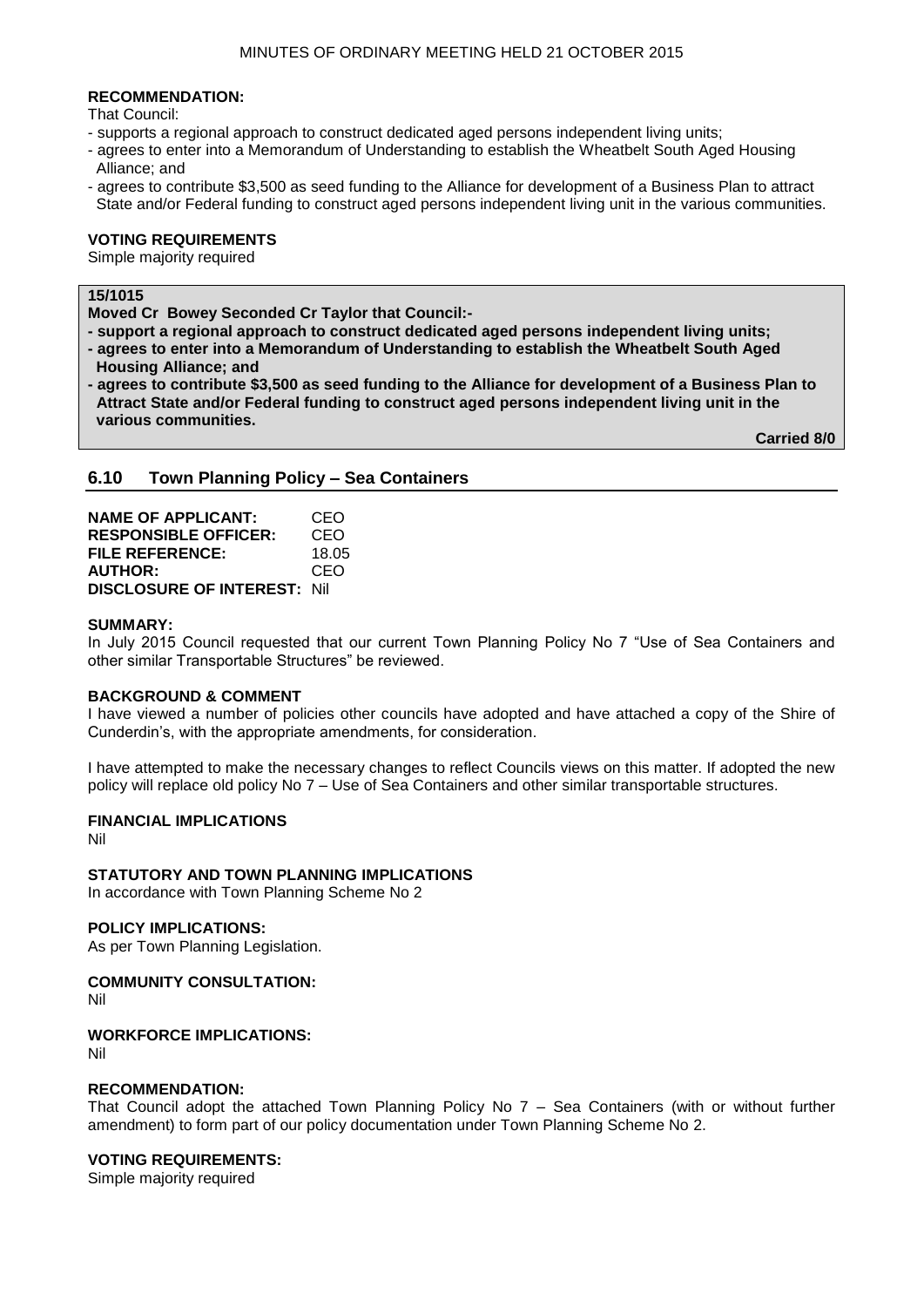#### **16/1015**

**Moved Cr Robins Seconded Cr Taylor that Council adopt the attached Town Planning Policy No 7 – Sea Containers, with the following amendments, to form part of our policy documentation under Town Planning Scheme No 2.**

**- Replace "pitched roof" with "non flat roof" under residential special requirements, paragraph 2. - include "the sea container shall be clad as per residential requirements for all land located in the Rankin St Rural Residential area" under Rural residential, Special requirements.**

**Carried 8/0**

## **6.11 Kulin Retirement Homes Inc. - Request to Waive Rates**

**NAME OF APPLICANT:** Kulin Retirement Homes Inc. **RESPONSIBLE OFFICER:** CEO **FILE REFERENCE:** 25.02 **AUTHOR:** CEO **DISCLOSURE OF INTEREST:** Nil

## **SUMMARY:**

In past years the Kulin Retirement Homes has requested a refund of 2015/16 rates for their property in Price St, Kulin. Last year the committee also requested a rate waiver on the Workman Estate units in Gordon St and this was agreed too.

All service charges applicable for the property are to be paid by the committee.

## **BACKGROUND & COMMENT:**

The committee has again written to Council requesting that Council waive the rates for the two properties as per previous years.

Total rates applicable amount to:

Kulinda Village \$7236.30 Workman Estate \$2754.73 Total \$9991.03 (Note discount of \$649.55 is applicable for the properties if paid prior to the 30 September 2015)

## **FINANCIAL IMPLICATIONS**

The waiving of the rates has been allowed for in the 2015/16 budget document.

**STATUTORY AND TOWN PLANNING IMPLICATIONS**

Nil **FINANCIAL IMPLICATIONS:** Nil **STATUTORY AND PLANNING IMPLICATIONS:**  Nil **POLICY IMPLICATIONS:** Nil **COMMUNITY CONSULTATION:** Nil **WORKFORCE IMPLICATIONS:** Nil

## **RECOMMENDATION:**

That Council rates levied to Kulin Retirement Homes totalling \$7236.30 on assessment number A95, charged against Kulinda Village and \$2754.73 for assessment number A1422, charged against Workman Estate, be donated back to the organisation as they continue to operate as a not for profit community organisation.

## **VOTING REQUIREMENTS**

Simple majority required.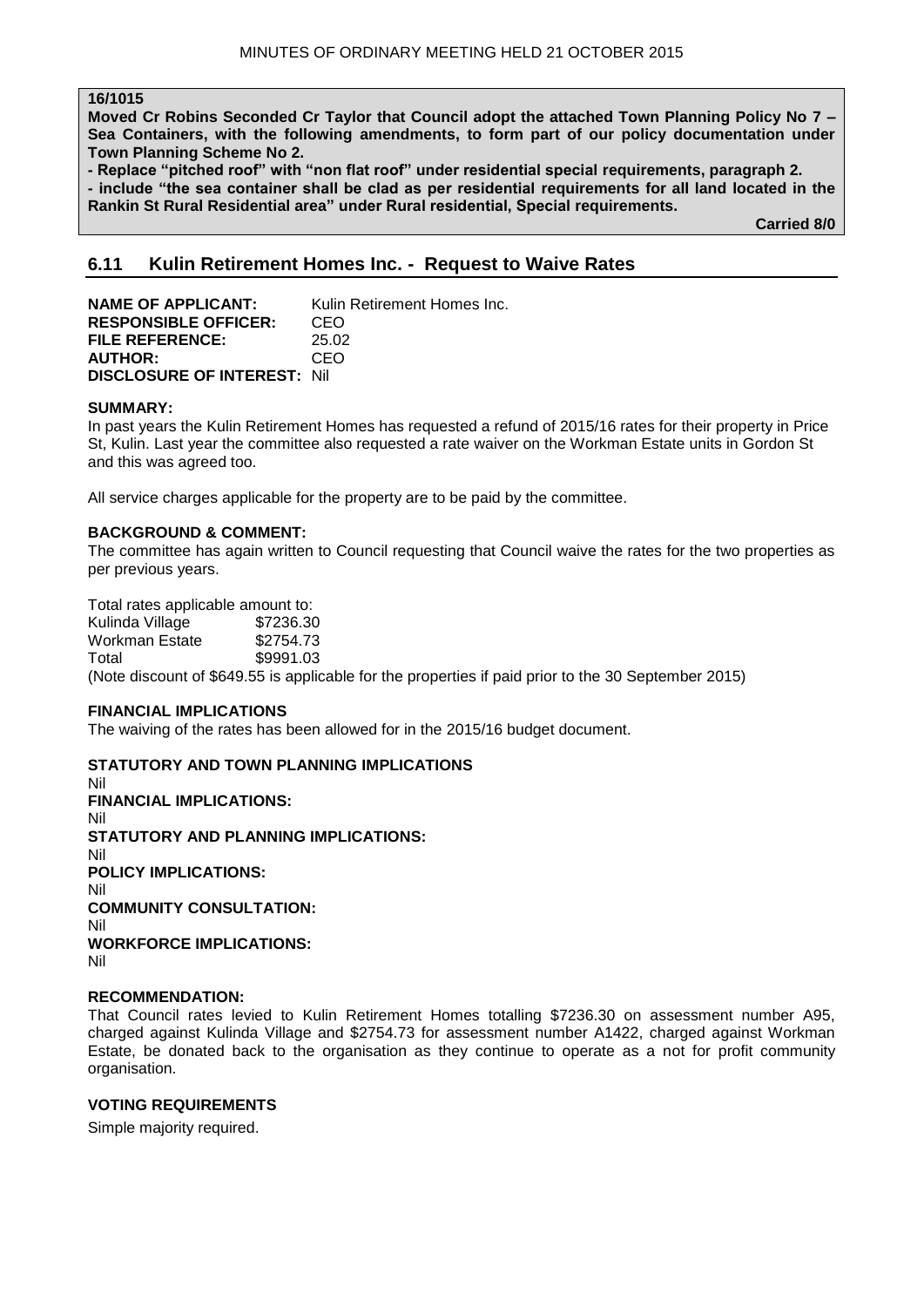## **17/1015**

**Moved Cr Duckworth Seconded Cr O'Brien that rates levied to Kulin Retirement Homes totalling \$7236.30 on assessment number A95, charged against Kulinda Village and \$2754.73 for assessment number A1422, charged against Workman Estate, be donated back to the organisation as they continue to operate as a not for profit community organisation.**

**Carried 8/0**

## **6.12 Development Assessment Panels (DAP)**

**NAME OF APPLICANT:** State Government DAP **RESPONSIBLE OFFICER:** CEO **FILE REFERENCE:** 18.05 **AUTHOR:** CEO **DISCLOSURE OF INTEREST:** Nil

## **SUMMARY:**

As Council is aware DAP's came into operation in 2011 to determine development applications that meet a certain threshold value. Each DAP comprises 5 members, 3 specialist members, one of which is the presiding member, and 2 local government members.

## **BACKGROUND & COMMENT:**

Presently our representatives on the DAP are: Members - Cr Sullivan & Cr West Alternate Members - Cr Robins & Cr Duckworth

Note each DAP is required to have alternate members to act should one of the members be unavailable at any particular time.

## **FINANCIAL IMPLICATIONS:**

Nil **STATUTORY AND TOWN PLANNING IMPLICATIONS** Nil **POLICY IMPLICATIONS:** Nil **COMMUNITY CONSULTATION:** Nil **WORKFORCE IMPLICATIONS:** Nil

## **RECOMMENDATION:**

That Council nominate the following members to serve on the DAP for a further two year term expiring 26 April 2017: Members: Alternate Members:

## **VOTING REQUIREMENTS:**

Simple majority required.

## **18/1015**

**Moved Cr Duckworth Seconded Cr O'Brien that Council nominate the following members to serve on the DAP for a further two year term expiring 26 April 2017: Members: Cr West and Cr Duckworth Alternate Members: Cr Robins and Cr Taylor**

**Carried 8/[0](file:///C:/Users/marie/Desktop/Councillors/February%202011/Attachments%20Feb11/Attachment%201.pdf)**

# **7 COMPLIANCE**